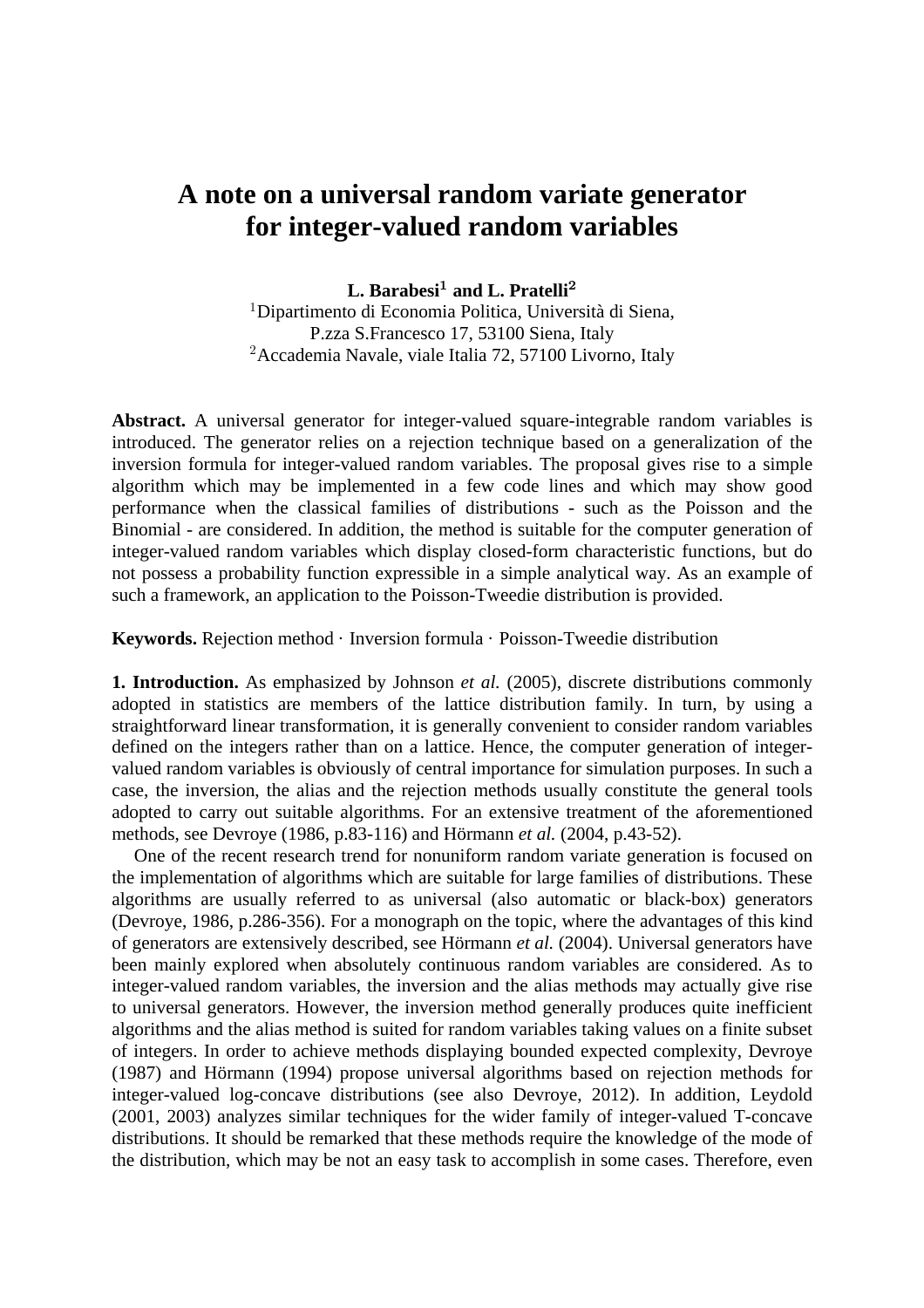if the log-concave and T-concave integer-valued distribution families encompass most of the classical distributions, a method requiring milder assumptions could be useful.

The present paper aims to introduce a universal generator for integer-valued squareintegrable random variables. The algorithm stems on a simple generalization of the inversion formula for integer-valued random variables, which does not seem previously given in statistical literature. This formula gives rise to a suitable inequality, which could be immediately adopted for implementing a generator for a given specific distribution. However, since our target is focused on the achievement of a universal generator, we suitably consider a special case of the inequality in order to provide a rejection method - which actually constitutes the counterpart for integer-valued random variables of the Devroye's (1981) proposal. More precisely, we introduce a suitable dominating function which resembles the hat function usually adopted in the ratio-of-uniforms method. The corresponding dominating probability function is characterized by coefficients depending on the characteristic function of the integer-valued random variable to be generated. The resulting algorithm may be easily implemented in few code lines (with a small set-up) and may be appealing for the generation of random variables possessing a symmetric (or nearly symmetric) unimodal probability function. In addition, the algorithm could be very suitable when the integer-valued random variable solely shows a closed-form characteristic function (for the equivalent problem in the case of an absolutely continuous random variable, see Devroye, 1981, Ridout, 2009).

The present paper has been motivated by the practical implementation of a random variate generator for the Poisson-Tweedie distribution. This distribution family is very flexible and encompasses as special cases many commonly-used distributions such as the Poisson, the Negative Binomial, the Poisson Inverse Gaussian, the Discrete Stable, the Poisson-Pascal and the Neyman Type A (see El-Shaarawi *et al.*, 2009, Johnson *et al.*, 2005). Moreover, the Poisson-Tweedie distribution is very useful for modeling overdispersed count data in biological and environmental studies (Hougaard et al., 1997, El-Shaarawi et al., 2009). Regrettably, the probability function of the Poisson-Tweedie random variable is not known in a simple form and its computation is implemented by means of recurrence formulas (El-Shaarawi et al., 2009). Accordingly, the suggested algorithm seems to be very suitable when simulation studies involving the Poisson-Tweedie distribution are carried out.

The outline of the paper is as follows. In Section 2, the main results are introduced and the suggested algorithm is presented. Section 4 shows some illustrative applications of the proposal to the Poisson and Binomial distributions. In Section 4, the random variate generation for the Poisson-Tweedie distribution is considered. Finally, in Section 5 the conclusions are drawn and some suggestions for the future research are given.

**2. The proposed method.** Let X be an integer-valued random variable (r.v.) with probability function (p.f.) given by  $p_X(x) = P(X = x)$  and characteristic function (c.f.) given by  $\phi_X(t) = E[e^{itX}]$ , where - as usual - the symbol *i* represents the imaginary unit. First, we provide a useful integral representation for  $p<sub>X</sub>$  in the following result.

**Result 1.** Let X be an integer-valued r.v. with p.f.  $p<sub>X</sub>$ . Moreover, let g be a measurable function defined on  $\mathbb{Z}$ , such that  $E[|g(X)|] < \infty$ . If  $x \in \mathbb{Z}$  and  $g(x) \neq 0$ , it holds

$$
p_X(x) = \frac{1}{2\pi g(x)} \int_{-\pi}^{\pi} e^{-itx} \mathbb{E}[g(X)e^{itX}] dt.
$$

**Proof.** The expectation  $E[q(X)e^{itX}]$  exists, since from the assumptions it follows that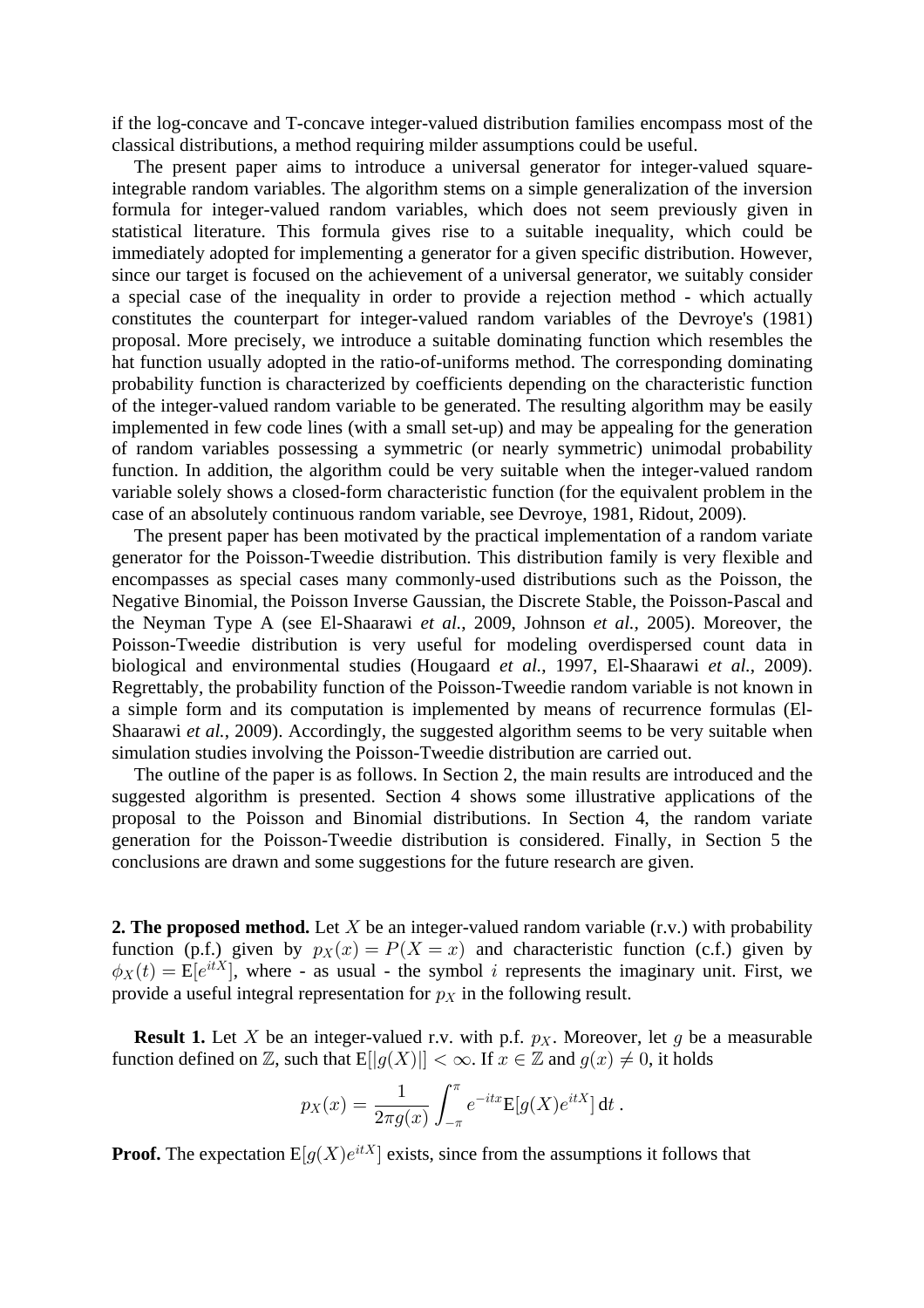$$
|E[g(X)e^{itX}]| \le E[|g(X)e^{itX}|] = E[|g(X)|] < \infty.
$$

Hence, it holds

$$
\frac{1}{2\pi} \int_{-\pi}^{\pi} e^{-itx} E[g(X)e^{itX}] dt = \frac{1}{2\pi} \int_{-\pi}^{\pi} \sum_{y \in \mathbb{Z}} g(y)e^{it(y-x)} p_X(y) dt \n= \frac{1}{2\pi} \sum_{y \in \mathbb{Z}} g(y) p_X(y) \int_{-\pi}^{\pi} e^{it(y-x)} dt = g(x) p_X(x) ,
$$

owing to the orthogonality of the functions  $(t \mapsto e^{itn})_{n \in \mathbb{Z}}$ .  $n \in \mathbb{Z}$  .  $\Box$ 

It should be noticed that Result 1 actually provides a generalization of the well-known inversion formula (see *e.g.* Feller, 1971, p.511)

$$
p_X(x) = \frac{1}{2\pi} \int_{-\pi}^{\pi} e^{-itx} \phi_X(t) dt,
$$
 (1)

which is achieved by applying Result 1 with  $q \equiv 1$ . In turn, from Result 1, it easily follows the inequality

$$
p_X(x) \le \frac{1}{2\pi|g(x)|} \int_{-\pi}^{\pi} |E[g(X)e^{itX}]| dt = \frac{1}{\pi|g(x)|} \int_0^{\pi} |E[g(X)e^{itX}]| dt , \qquad (2)
$$

where the last identity is obtained by noticing that  $|E[g(X)e^{itX}]| = |E[g(X)e^{-itX}]|$ . Inequality (2) could be immediately adopted in order to implement a rejection algorithm by choosing  $q(x)^{-1}$  as the p.f. of an *ad hoc* integer-valued r.v. However, since the aim of the present paper is to provide an easy-to-implement universal generator, rather than a generator for a specific r.v., suitable selections for q are carried out in the spirit of the algorithm given by Devroye (1981) for absolutely continuous r.v.'s.

If  $g \equiv 1$ , inequality (2) reduces to

$$
p_X(x) \leq \frac{1}{\pi} \int_0^{\pi} |\phi_X(t)| dt.
$$

Moreover, let us consider the function  $g(x) = (x - m)^2$ , in such a way that (1) gives rise to

$$
p_X(x) \le \frac{1}{\pi(x-m)^2} \int_0^{\pi} |E[(X-m)^2 e^{itX}]| dt
$$
.

Hence, by assuming that  $m \in \mathbb{Z}$ , let us introduce the integer-valued r.v.  $Y = X - m$ . Since

$$
\phi_Y(t) = \exp(-itm)\phi_X(t) ,
$$

the previous inequalities respectively reduce to

$$
p_X(x) \leq \frac{1}{\pi} \int_0^{\pi} |\phi_Y(t)| dt = \frac{1}{\pi} \int_0^{\pi} |\phi_X(t)| dt
$$

and, if  $E[X^2] < \infty$ ,

$$
p_X(x) \leq \frac{1}{\pi(x-m)^2} \int_0^{\pi} |E[Y^2 e^{itY}]| dt = \frac{1}{\pi(x-m)^2} \int_0^{\pi} |\phi_Y''(t)| dt.
$$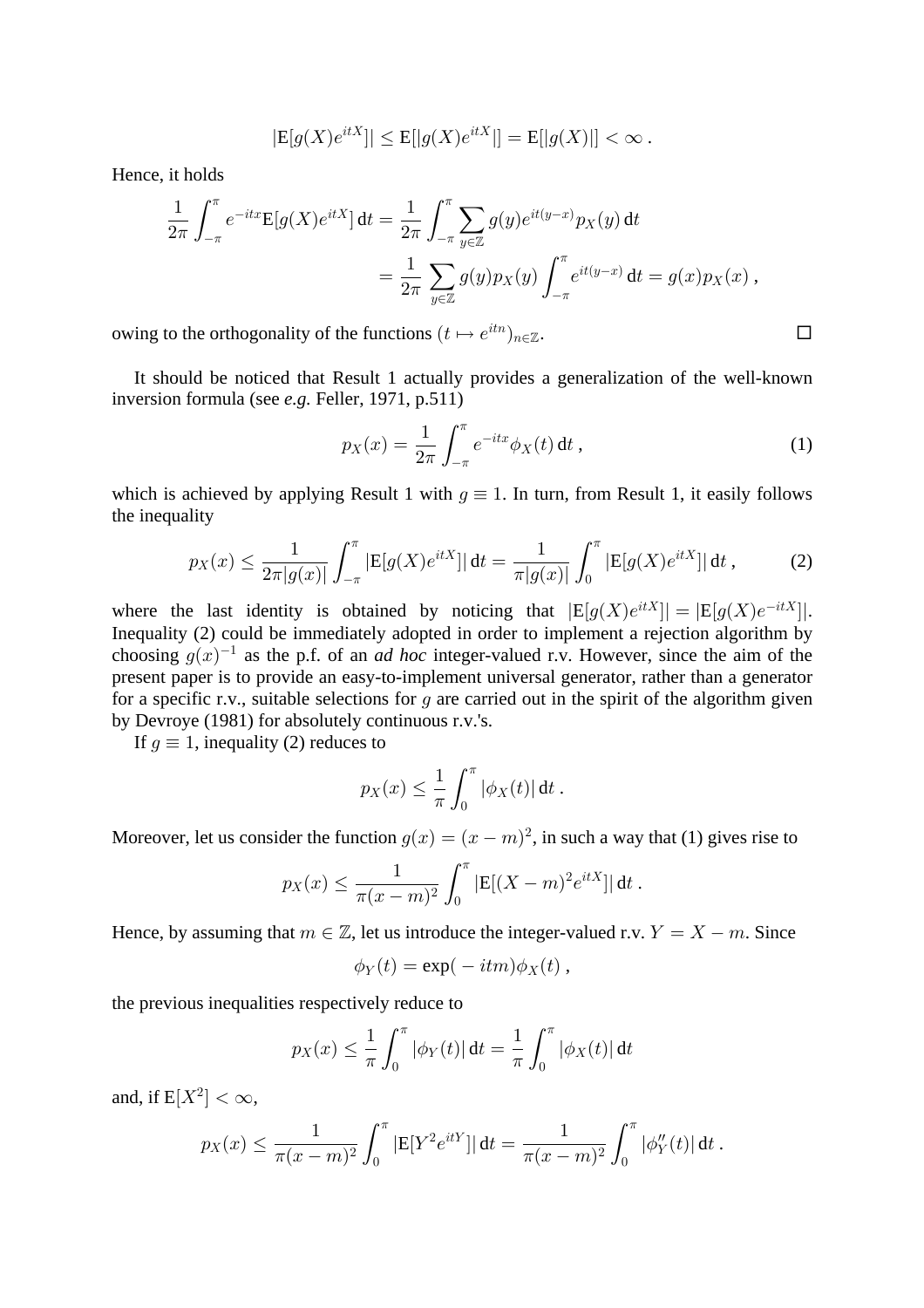Thus, it finally follows the inequality

$$
p_X(x) \le \min(c, k_m(x-m)^{-2}), \qquad (3)
$$

where

$$
c=\frac{1}{\pi}\int_0^\pi |\phi_Y(t)|\,\mathrm{d} t
$$

and

$$
k_m = \frac{1}{\pi} \int_0^{\pi} |\phi''_Y(t)| dt .
$$

It is worth remarking that, since the integration of bounded functions is carried out over a finite range, no numerical problems should be encountered in the practical computation of the constants c and  $k_m$ .

Inequality (3) cannot be immediately adopted for implementing a hybrid rejection method giving rise to a ratio-of-uniforms algorithm (similarly to the method given by Devroye, 1981, for absolutely continuous r.v.'s), since this inequality does not provide a dominating p.f. when truncation (or rounding) is applied. For more details on the hybrid rejection method, see Devroye (1986, p.115). Hence, in order to carry out a suitable rejection method in this case, it is convenient to consider the absolutely continuous r.v.  $V$  with probability density function (p.d.f.) given by

$$
f_V(v; m, \sigma, \alpha) = \frac{\alpha}{2\sigma} I(|v - m| \le \sigma) + \frac{(1 - \alpha)\sigma}{2(v - m)^2} I(|v - m| > \sigma) ,
$$

where  $\alpha \in (0, 1)$  and  $\sigma > 0$ , while I represents the usual indicator function. Hence,  $f_V$  is a mixture of two simple p.d.f.'s and the random generation of the r.v.  $V$  is straightforward. Actually,  $f_V$  is the generalization of the p.d.f. usually adopted for implementing the ratio-ofuniforms method, which is achieved for  $\alpha = 1/2$ . Indeed, if  $U_1$  and  $U_2$  represent two independent r.v.'s uniformly distributed on [0, 1] and  $[-1, 1]$  respectively, it turns out that

$$
\frac{V-m}{\sigma}\stackrel{\mathcal{L}}{=} I(U_1\leq \alpha)U_2+I(U_1>\alpha)\frac{1}{U_2}.
$$

Moreover, if  $m \in \mathbb{Z}$  and  $j \in \mathbb{N}$  in such a way that  $\sigma = j + 1/2$ , for  $z \in \mathbb{Z}$  the p.f. of the integer-valued r.v.  $Z = \text{Round}(V)$  is given by

$$
p_Z(z;m,\sigma,\alpha)=\frac{\alpha}{2\sigma}\,I(|z-m|\leq\sigma)+\frac{(1-\alpha)\sigma}{2(z-m)^2-1/2}\,I(|z-m|>\sigma)\,.
$$

Accordingly, the following result provides the key inequality for the generation of the integer-valued r.v.  $X$  by means of the proposed rejection method.

**Result 2.** Let X be an integer-valued r.v. with p.f.  $p_X$ . If  $E[X^2] < \infty$ , for  $x \in \mathbb{Z}$  it holds  $p_X(x) \leq A_m p_Z(x; m, \sigma_m, \alpha_m)$ ,

where  $m \in \mathbb{Z}$ ,  $\sigma_m = \text{Round}(\sqrt{k_m/c}) + 1/2$ ,  $\alpha_m = 2\sigma_m c/A_m$  and  $A_m = 2(\sigma_m c + k_m/\sigma_m)$ . **Proof.** First, let us assume that  $|x - m| \le \sigma_m$ . Hence, it holds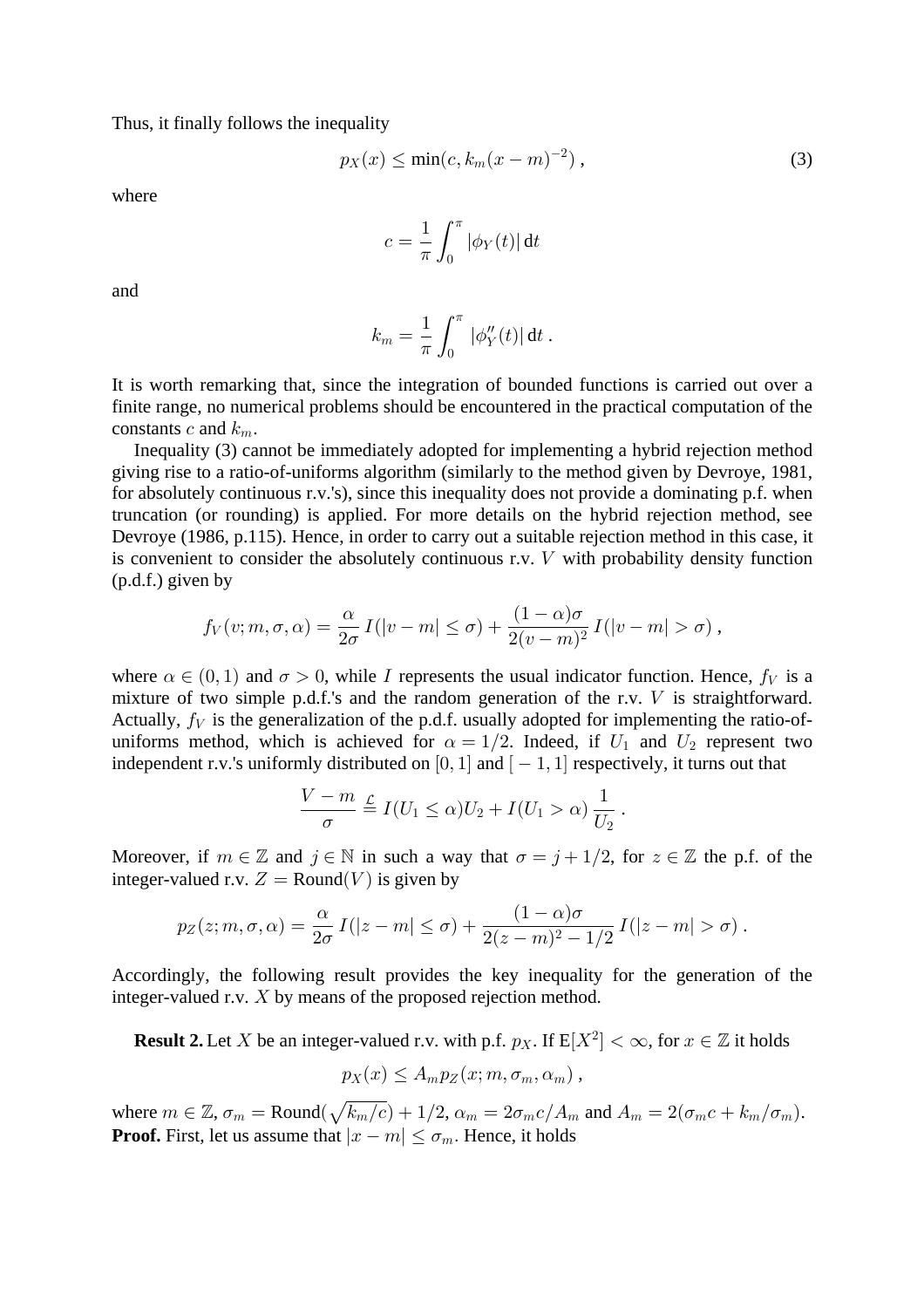$$
c = \frac{\alpha_m A_m}{2\sigma_m} = A_m p_Z(x; m, \sigma_m, \alpha_m).
$$

In turn, if  $|x - m| > \sigma_m$ , it follows that

$$
\frac{k_m}{(x-m)^2} = \frac{(1-\alpha_m)A_m\sigma_m}{2(x-m)^2} \le \frac{(1-\alpha_m)A_m\sigma_m}{2(x-m)^2 - 1/2} = A_m p_Z(x; m, \sigma_m, \alpha_m)
$$

and the required inequality follows from (3).

On the basis of Result 2, a simple rejection algorithm may be easily implemented for the random generation of the integer-valued r.v.  $X$ . More precisely, by setting

$$
h(x; m, c, k_m, \sigma_m) = cI(|x - m| \leq \sigma_m) + \frac{k_m}{(x - m)^2 - 1/4} I(|x - m| > \sigma_m),
$$

the following algorithm may be considered.

```
compute m, c, k_m, \sigma_m, \alpha_mrepeat
generate U_1, U_3 uniformly on [0,1]
generate U_2 uniformly on [-1,1]if U_1 > \alpha_m set U_2 := 1/U_2set X \coloneqq \text{Round}(m + \sigma_m U_2)until p_X(X) < h(X; m, c, k_m, \sigma_m)U_3return X
```
In the previous algorithm, when solely  $\phi_X$  is known in a closed form,  $p_X$  is computed by means of the inversion formula (1). In this case, even if the algorithm may result less efficient in terms of computation timing, no numerical drawbacks should occur when an appropriate software is adopted, since the numerical integration of a bounded function is carried out over a finite range. In addition, it is worth noting that the expected complexity  $-$  *i.e.* the expected number of iterations in the algorithm - is given by  $A_m$  (see the inequality provided in Result 2). Obviously, given the morphology of  $p_Z$ , the algorithm should be particularly efficient for random generation of a r.v.  $X$  displaying a symmetric unimodal p.f.

For the sake of simplicity, the algorithm is given in its very basic version, even if it could be suitably improved by means of an appropriate handling of the function  $h$  and by means of some squeezing pre-tests. Moreover, from the definition of  $\sigma_m$ , it should be apparent that the value of  $\alpha$  is nearly equal to 1/2 and hence the method may be actually considered as the counterpart for integer-valued r.v.'s of the Devroye's (1981) technique tailored for absolutely continuous r.v.'s. Finally, it should be remarked that the algorithm could be very appealing for the generation of a sum of *iid* r.v.'s, since - as is well known - the c.f. of the sum displays a manageable form.

The final remark obviously deals with the appropriate selection of  $m$ . To this aim, a natural choice of m is given by the value which minimizes the expected complexity  $A_m$ . However, the minimization step may be time-consuming at the set-up stage and hence alternative selections could be considered. Owing to the choice of  $\sigma_m$ , the expected complexity should be nearly equivalent to  $4\sqrt{ck_m}$  in practice. Hence, since c does not depend on m, a sub-optimal selection of m should be given by  $m^* = \text{Round}(\text{argmin } k_m)$ . In any case, it should be remarked that this choice is optimal for achieving the tightness of inequality (3). Alternatively, since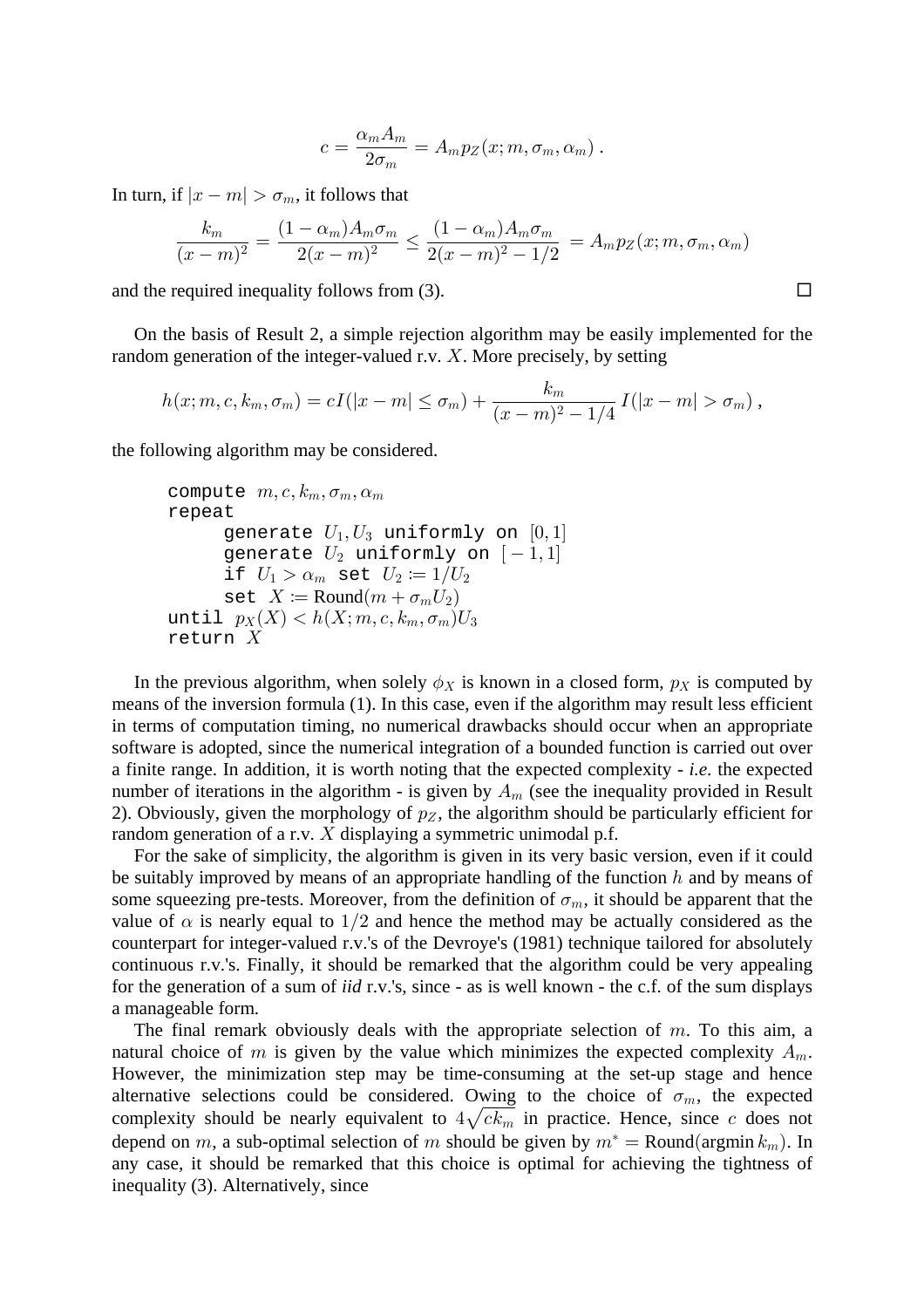$$
|\phi_Y''(t)| \le \mathbb{E}[(X-m)^2]
$$

and hence

$$
k_m \leq \mathrm{E}[(X-m)^2],
$$

the selection  $m^{**} = \text{Round}(E[X])$  might be considered in order to obtain an even simpler setup stage. Indeed,  $m^{**}$  is easily computed by taking into account that  $E[X] = -i\phi'_X(0)$ .

3. Application to the Poisson and Binomial distributions. In order to assess the efficiency of the proposed algorithm, some classical families of integer-valued r.v.'s are considered. First, let us assume that X be a Poisson r.v. with parameter  $\lambda \in (0, \infty)$ , in such a way that as is well known - the corresponding c.f. is given by

$$
\phi_X(t) = e^{\lambda(e^{it}-1)}.
$$

Even if there exists very efficient algorithms for the random generation of Poisson r.v.'s (see e.g. Devroye, 1986), Ahrens and Dieter (1991) and Stadlober (1990) advocate for the ratio-of-uniforms method as a simple and effective technique to be adopted in this setting (see also Hörmann, 1994). Their proposal, specifically tailored for the Poisson distribution, is rather similar in its concept to the universal method presented in the previous section and hence a performance comparison of the two methods may be worthwhile. In this case, the values of  $A_m$  for  $m = m^*$  and  $m = m^{**} = \text{Round}(\lambda)$  have been computed for various choices of  $\lambda$ . For all the considered values of  $\lambda$ , it was found that  $m^* = m^{**}$ . In turn, the expected complexity (say  $A_{AD}$ ) of the algorithm proposed by Ahrens and Dieter (1991), and optimized as suggested by Stadlober (1990), has been computed for the same values of  $\lambda$ . The corresponding results are reported in Table I.

**Table I.** Expected complexities  $A_{m^*}$  and  $A_{AD}$  for the considered algorithms (Poisson distribution).

| $1 \t 2 \t 5 \t 10 \t 20 \t 50 \t 100 \t \infty$  |  |  |  |  |
|---------------------------------------------------|--|--|--|--|
| $A_{m^*}$ 1.99 1.83 1.66 1.61 1.59 1.58 1.58 1.57 |  |  |  |  |
| $A_{AD}$ 2.21 1.91 1.70 1.60 1.53 1.46 1.43 1.37  |  |  |  |  |

As it can be assessed from Table I, the two algorithms produce quite similar performance, even if the Ahrens and Dieter (1991) method is expressly implemented for the Poisson distribution. In addition, the expected complexity of the proposed algorithm converges very fast to the limit. Indeed, if the ratio-of-uniforms algorithm proposed by Devroye (1981) is considered for random generation from the Normal distribution, the expected complexity is given by  $(512/(\text{e} \pi^3))^{1/4} \simeq 1.57$ .

In the second study, a Binomial r.v. X with parameters  $n \in \mathbb{N}$  and  $p \in (0, 1)$  is assumed. Obviously, the corresponding c.f. is given by

$$
\phi_X(t) = (1 - p + pe^{it})^n.
$$

In turn, the values of  $A_m$  for  $m = m^*$  and  $m = m^{**} = \text{Round}(np)$  have been computed for various choices of n and p. For all the considered values of  $\lambda$ , it was found that  $m^* = m^{**}$ . Moreover, the expected complexity (say  $A_s$ ) of the ratio-of-uniforms algorithm proposed by Stadlober (1989, 1990), an easy ratio-of-uniforms algorithm for the random generation of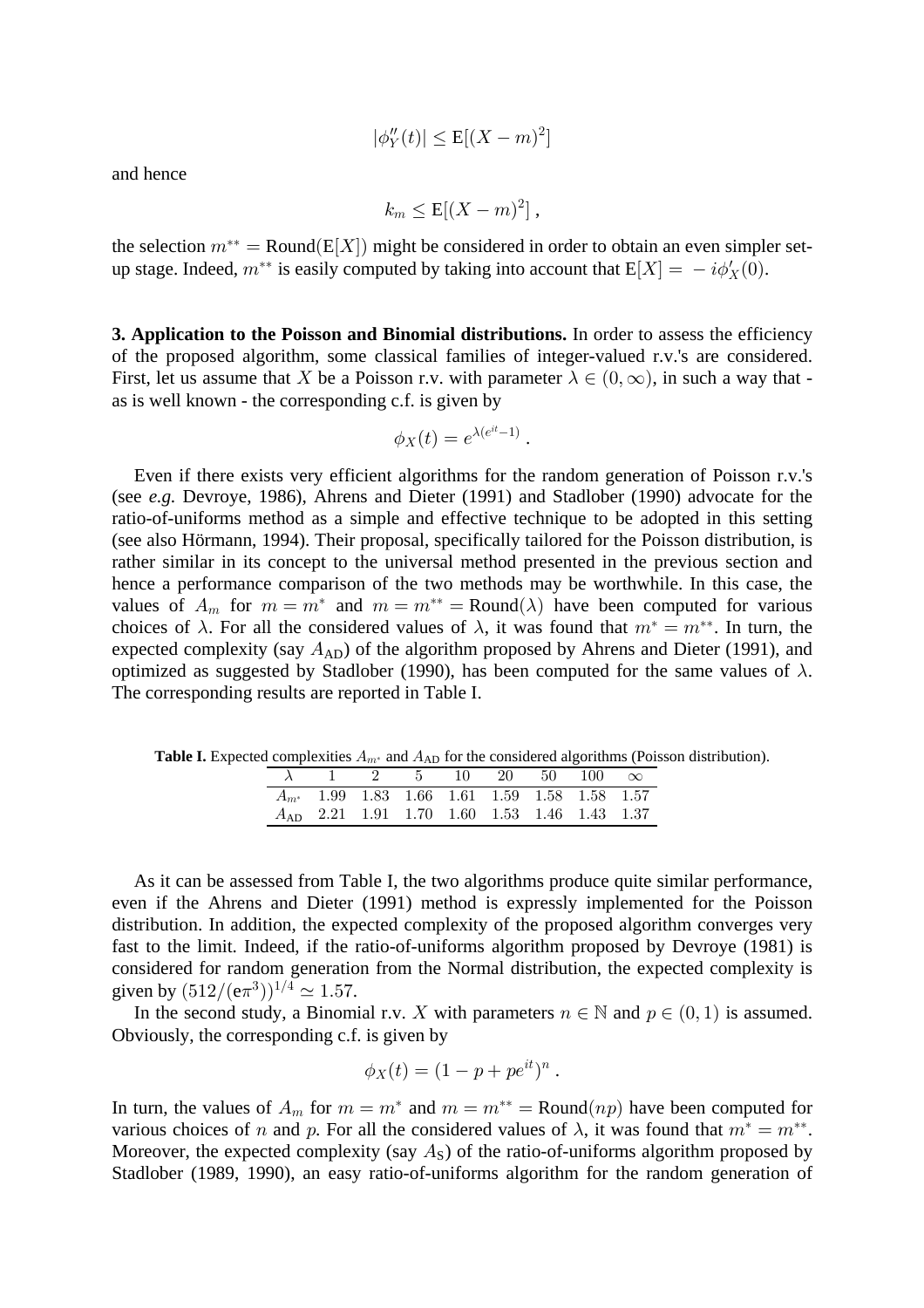Binomial r.v.'s (see also Johnson *et al.*, 2005, p.126), has been computed for the same parameter values and the results are reported in Table II.

|                 | $\,n$ | 10 20 40 100                                      |  |  | 200 400 $\infty$ |      |
|-----------------|-------|---------------------------------------------------|--|--|------------------|------|
| $p_{\parallel}$ |       | 0.1 $A_{m^*}$ 1.94 1.77 1.71 1.62 1.59 1.58 1.57  |  |  |                  |      |
|                 |       | $AS$ 2.21 1.86 1.71 1.60 1.52 1.48                |  |  |                  | 1.37 |
|                 |       | 0.2 $A_{m^*}$ 1.72 1.71 1.67 1.59 1.59 1.58 1.57  |  |  |                  |      |
|                 |       | $AS$ 1.80 1.73 1.62 1.52 1.47 1.44 1.37           |  |  |                  |      |
|                 |       | 0.3 $A_{m^*}$ 1.61 1.61 1.61 1.60 1.57 1.57 1.57  |  |  |                  |      |
|                 |       | A <sub>s</sub> 1.80 1.64 1.57 1.49 1.46 1.43 1.37 |  |  |                  |      |
|                 |       | 0.4 $A_{m^*}$ 1.75 1.59 1.58 1.58 1.58 1.58 1.57  |  |  |                  |      |
|                 |       | $AS$ 1.74 1.62 1.54 1.47 1.44 1.42 1.37           |  |  |                  |      |
|                 |       | 0.5 $A_{m^*}$ 1.73 1.58 1.58 1.58 1.57 1.57 1.57  |  |  |                  |      |
|                 |       | $AS$ 1.70 1.60 1.52 1.47 1.44 1.42 1.37           |  |  |                  |      |

**Table II.** Expected complexities  $A_{m^*}$  and  $A_S$  for the considered algorithms (Binomial distribution).

By inspecting Table II, it is at once apparent that the same comments introduced for the Poisson distribution study also apply to the Binomial distribution case. In addition, similar patterns have been assessed for the Hypergeometric distribution in comparison with the ratioof-uniforms approach proposed by Stadlober (1990), even if the results are not reported. Finally, it should be emphasized that the proposed universal algorithm often performs better than the *ad hoc* ratio-of-uniforms algorithms as shown in Tables I and II, since its implementation is based on a slight different background. Indeed, the dominating p.f. is achieved by means of the rounding of a r.v., rather than a truncation of a r.v. (as in the case of the proposals by Ahrens and Dieter, 1991, and by Stadlober, 1990). This issue gives rise to a "more centered" dominating p.f., which in turn may provide a smaller expected complexity.

**4. Application to the Poisson-Tweedie distribution.** An integer-valued r.v. X with the Poisson-Tweedie distribution displays the c.f.

$$
\phi_X(t) = e^{(b/a)[(1-c)^a - (1-ce^{it})^a]},
$$

where  $(a, b, c) \in \{(-\infty, 0] \times (0, \infty) \times [0, 1]\} \cup \{(0, 1] \times (0, \infty) \times [0, 1]\}$  (see Johnson *et al.*, 2005, p.480). It should be remarked that the parameterization suggested by El-Shaarawi *et al.* (2009) is adopted in the definition of  $\phi_X$ .

The generation of a random variate from the Poisson-Tweedie distribution is not difficult when  $a \in (-\infty, 0)$ , since in this case  $\phi_X$  may be rewritten as

$$
\phi_X(t) = e^{-(b/a)(1-c)^a[\phi_Y(t)-1]},
$$

where

$$
\phi_Y(t) = \left(\frac{1-c}{1-ce^{it}}\right)^{-a}
$$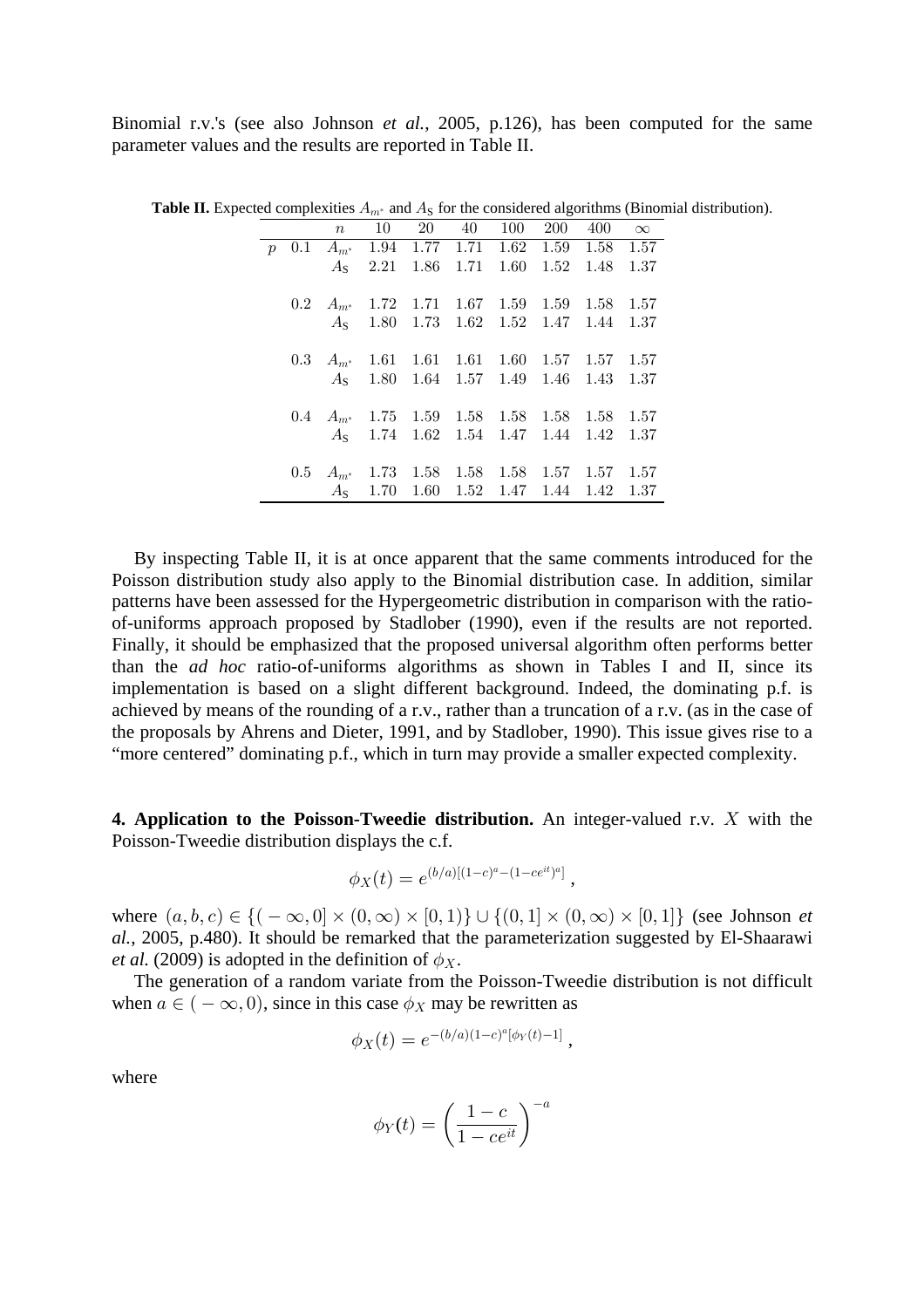represents the c.f. of a Negative Binomial r.v. Y with parameters  $(-a)$  and  $(1-c)$  (we readopt the symbol Y with a slight abuse in notation). Hence, the r.v. X may be represented as a compound Poisson r.v. and, since the sum of *iid* Negative Binomial r.v.'s is in turn a Negative Binomial r.v., the random generation of the r.v.  $X$  is straightforward. Obviously, the generation is even more immediate for  $a = 0$ , since in this case the Poisson-Tweedie distribution reduces to a Negative Binomial distribution. In contrast, when  $a \in (0, 1]$ , the c.f.  $\phi_X$  may be reformulated as

$$
\phi_X(t) = e^{(b/a)[\phi_Y(t)-1]},
$$

where, in this case, the r.v.  $Y$  represents a down-weighted Sibuya r.v. with c.f.

$$
\phi_Y(t) = (1 - c)^a + 1 - (1 - ce^{it})^a
$$

(see also Zhu and Joe, 2009). Thus, the r.v.  $X$  may be again represented as a compound Poisson r.v., even if the sum of *iid* down-weighted Sibuya r.v.'s cannot be easily managed. Therefore, in this case the representation is not useful for achieving a suitable generator.

It is worth noting that the Poisson-Tweedie distribution may be also seen as a mixture Poisson distribution, with a mixturing absolutely continuous Tweedie r.v. (see Aalen, 1992, Hougaard *et al.*, 1997). This stochastic representation permits for an alternative random variate generation for the Poisson-Tweedie distribution. However, while it is straightforward to generate an absolutely continuous Tweedie random variate when  $a \in (-\infty, 0]$  - since it solely involves a Gamma random variate - the task is not trivial when  $a \in (0, 1]$  - since in this case it requires an exponentially-tilted Stable random variate, which is quite difficult to generate (Devroye, 2009). Incidentally, it should be also remarked that, when  $a \in (0, 1]$ , it holds

$$
\phi_X(t) = e^{(b/a)(1-c)^a} e^{-(b/a)(1-ce^{it})^a}
$$
  
=  $e^{(b/a)(1-c)^a} \sum_{x \in \mathbb{N}} e^{itx} c^x p_Y(x)$ ,

where, with the usual slight abuse in notation, in this case the r.v.  $Y$  represents a Discrete Stable r.v. with parameters a and  $b/a$  and  $p<sub>Y</sub>$  is the corresponding p.f. (for more details on the Discrete Stable r.v., see e.g. Marcheselli et al., 2008). Hence, from the definition of c.f. it readily follows that

$$
p_X(x) = e^{(b/a)(1-c)^a} c^x p_Y(x) \ .
$$

Thus, the r.v.  $X$  may be actually considered as an exponentially-tilted Discrete Stable r.v., *i.e.* the integer-valued counterpart of an exponentially-tilted Stable r.v. However, this stochastic representation does not lead to a finite-time algorithm, except than for the special case  $c = 1$ , *i.e.* when the Poisson-Tweedie distribution reduces to the Discrete Stable distribution and random variate generation may be accomplished by means of the proposal by Devroye (1993).

On the basis of the previous discussion, it is apparent that random variate generation for the Poisson-Tweedie distribution may be challenging when  $a \in (0, 1]$  and  $c \neq 1$ . In this case, the suggested universal algorithm could be suitable, also by taking into account that the p.f. of the r.v.  $X$  is unimodal for this parameter range (see Hougaard *et al.*, 1997). Since  $E[X^2] < \infty$  if  $c \neq 1$ , the values of  $A_m$  for  $m = m^*$  and  $m = m^{**} = \text{Round}(bc/(1-c)^{1-a})$ have been computed for various choices of  $a$ ,  $b$  and  $c$  and the results are reported in Table III. For some parameter choices it occurred that  $m^* \neq m^{**}$  and hence the expected complexities  $A_{m^*}$  and  $A_{m^{**}}$  were both reported in Table III. From an analysis of Table III, it is apparent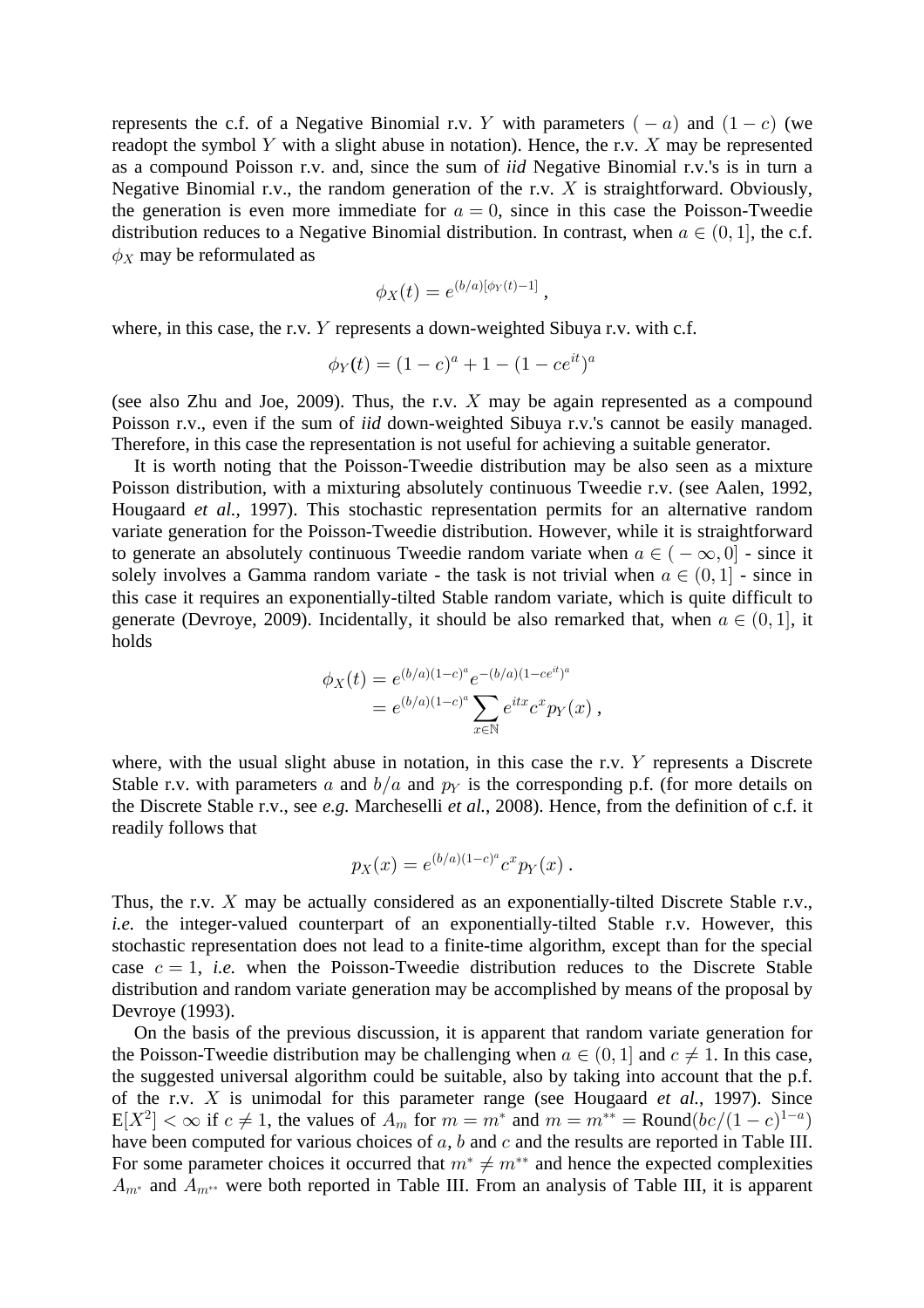that the algorithm performs reasonably well, even if it is suitable to adopt the selection  $m^*$ , which in some cases may markedly lessen the expected complexity.

|                  | TOT the proposed argorithm (FOISSON-T weedie distribution). |                  |     |                      |            |            |            |            |  |  |  |
|------------------|-------------------------------------------------------------|------------------|-----|----------------------|------------|------------|------------|------------|--|--|--|
|                  |                                                             |                  |     | 0.1<br>$\mathfrak c$ | 0.3        | 0.5        | 0.7        | 0.9        |  |  |  |
| $\boldsymbol{b}$ | 1                                                           | $\boldsymbol{a}$ | 0.1 | 1.28(1.28)           | 2.54(2.54) | 2.44(2.44) | 2.71(3.08) | 3.32(4.73) |  |  |  |
|                  |                                                             |                  | 0.3 | 1.27(1.27)           | 2.55(2.55) | 2.49(2.49) | 2.32(3.32) | 3.03(4.71) |  |  |  |
|                  |                                                             |                  | 0.5 | 1.27(1.27)           | 2.56(2.56) | 2.41(2.56) | 2.21(2.21) | 2.64(3.74) |  |  |  |
|                  |                                                             |                  | 0.7 | 1.27(1.27)           | 2.58(2.58) | 2.41(2.63) | 2.21(2.21) | 2.16(3.07) |  |  |  |
|                  |                                                             |                  | 0.9 | 1.27(1.27)           | 2.58(2.58) | 2.42(2.71) | 2.30(2.30) | 2.02(2.02) |  |  |  |
|                  |                                                             |                  |     |                      |            |            |            |            |  |  |  |
| h                | 5                                                           | $\alpha$         | 0.1 | 2.43(2.69)           | 2.08(2.08) | 1.97(2.11) | 1.92(1.93) | 1.91(1.97) |  |  |  |
|                  |                                                             |                  | 0.3 | 2.43(2.70)           | 2.27(2.27) | 2.03(2.03) | 1.90(1.95) | 2.02(2.15) |  |  |  |
|                  |                                                             |                  | 0.5 | 2.43(2.71)           | 2.35(2.35) | 1.90(2.23) | 1.93(1.93) | 2.06(2.15) |  |  |  |
|                  |                                                             |                  | 0.7 | 2.44(2.73)           | 2.00(2.44) | 1.90(1.90) | 1.89(1.89) | 1.98(2.10) |  |  |  |
|                  |                                                             |                  | 0.9 | 2.44(2.74)           | 1.95(2.54) | 1.98(2.04) | 1.78(1.78) | 1.78(1.94) |  |  |  |

**Table III.** Expected complexities  $A_{m^*}$  and  $A_{m^{**}}$  (in parenthesis) for the proposed algorithm (Poisson-Tweedie distribution)

5. Conclusions and future directions. When the random generation of a square-integrable integer-valued random variable is required, the considered universal method may be suitable. Indeed, the suggested algorithm may be easily implemented in a few code lines with a rather small set-up. In addition, the algorithm shows a good performance in terms of expected complexity for the classical distributions, such as the Poisson, the Binomial and the Hypergeometric distributions. Moreover, the method is potentially useful for the generation of an integer-valued random variable solely displaying closed-form characteristic function - a feature of many important distribution families, see Johnson et al. (2005).

As to the future research, it could be interesting to explore the use of inequality (3) for implementing more specialized rejection algorithms, giving rise to fast generators for specific distributions. Actually, the present paper aims to provide a universal generator - with a structure similar to the proposal by Devroye (1981) in the absolutely continuous case - and hence the issue should be explored in a more detail. Moreover, the suggested method could be generalized by adopting the two-parameter choice of type  $g(x) = (x - m)^\gamma$ , where  $\gamma > 0$ , in inequality (3). Actually, we have opted for the selection  $\gamma = 2$  in order to achieve a very easy-to-implement method. However, the two-parameter choice should lead to a more efficient algorithm when  $\gamma$  is properly selected. In addition, random variate generation for heavy-tailed distributions could be handled in this case and the assumption of squareintegrability on the underlying random variable removed.

## **References**

Aalen, O.O. (1992) Modelling heterogeneity in survival analysis by the compound Poisson distribution, Annals of Applied Probability 2, 951-972.

Ahrens, J.H. and Dieter, U. (1991) A convenient sampling method with bounded computation times for Poisson distributions, in The frontiers of statistical computation, simulation and *modeling* (P.R. Nelson, E.J. Dudewicz, A. Öztürk and E.C. van der Meulen), pp. 137-149, American Sciences Press, Columbus, OH.

Devroye, L. (1981) The computer generation of random variables with a given characteristic function, Computers and Mathematics with Applications 7, 547-552.